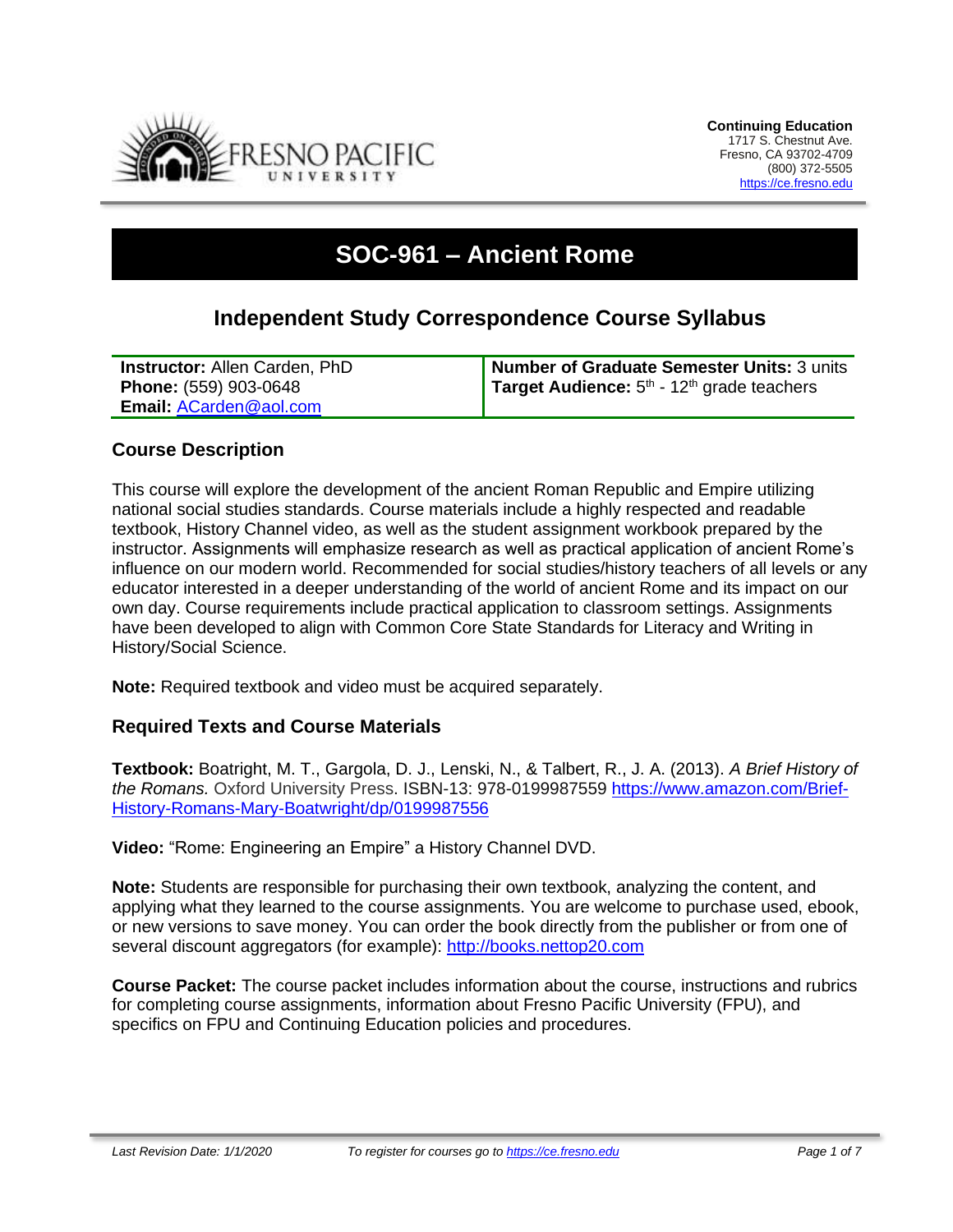# **Course Dates**

Self-paced; students may enroll at any time and take up to one year, from the date of registration, to complete assignments. Students may complete assignments in no less than three weeks for a 3 unit course (one week per unit).

### **National Standards Addressed in This Course**

#### **National Board for Professional Teaching Standards (NBPTS)**

[\(http://www.nbpts.org/standards-five-core-propositions/\)](http://www.nbpts.org/standards-five-core-propositions/)

First published in 1989 and updated in 2016, *[What Teachers Should Know and Be Able to Do](http://www.accomplishedteacher.org/)* articulates the National Board's Five Core Propositions for teaching. The Five Core Propositions comparable to medicine's Hippocratic Oath — set forth the profession's vision for accomplished teaching. Together, the propositions form the basis of all National Board Standards and the foundation for National Board Certification. Course assignments have been designed so students can demonstrate excellence against these professional teaching standards whenever possible.

- Proposition 1: Teachers are committed to students and their learning
- Proposition 2: Teachers know the subject they teach and how to teach those subjects to students
- Proposition 3: Teachers are responsible for managing and monitoring student learning
- Proposition 4: Teachers think systematically about their practice and learn from experience
- Proposition 5: Teachers are members of learning communities

#### **National Council for the Social Studies**

Based on curriculum standards for social studies as articulated by the National Council for the Social Studies (NCSS Bulletin 89), the course content is woven around six "social studies thematic strands" of (1) culture; (2) time, continuity, and change; (3) people, places, and environments; (4) individuals, groups, and institutions; (5) power, authority, and governance; and (6) science, technology, and society.

#### **Continuing Education Program Student Learning Outcomes**

| CE <sub>1</sub> | Demonstrate proficient written communication by articulating a clear focus,<br>synthesizing arguments, and utilizing standard formats in order to inform and<br>persuade others, and present information applicable to targeted use.                                    |
|-----------------|-------------------------------------------------------------------------------------------------------------------------------------------------------------------------------------------------------------------------------------------------------------------------|
| CE <sub>2</sub> | Demonstrate comprehension of content-specific knowledge and the ability to apply it<br>in theoretical, personal, professional, or societal contexts.                                                                                                                    |
| CE <sub>3</sub> | Reflect on their personal and professional growth and provide evidence of how such<br>reflection is utilized to manage personal and professional improvement.                                                                                                           |
| CE <sub>4</sub> | Apply critical thinking competencies by generating probing questions, recognizing<br>underlying assumptions, interpreting and evaluating relevant information, and<br>applying their understandings to the professional setting.                                        |
| CE <sub>5</sub> | Reflect on values that inspire high standards of professional and ethical behavior as<br>they pursue excellence in applying new learning to their chosen field.                                                                                                         |
| CE <sub>6</sub> | Identify information needed in order to fully understand a topic or task, organize that<br>information, identify the best sources of information for a given enquiry, locate and<br>critically evaluate sources, and accurately and effectively share that information. |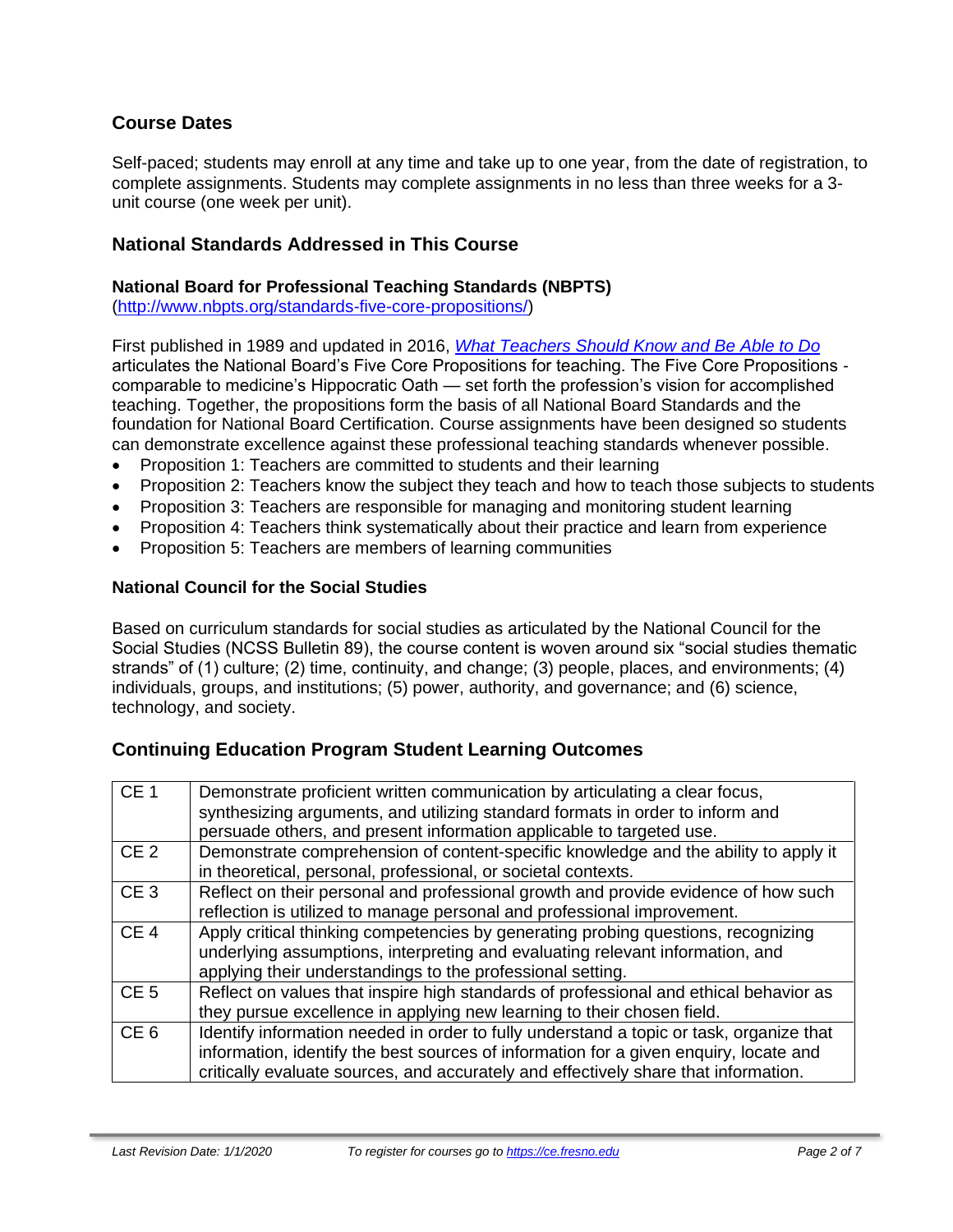# **Student Learning Outcomes (SLOs) for This Course**

|    | <b>Student Learning Outcomes for This Course</b><br>By the end of this course student will be able to:                                                                      | <b>National Standards</b><br><b>Addressed in This</b><br>Course* | <b>Continuing</b><br><b>Education Program</b><br><b>Student Learning</b><br><b>Outcomes</b><br>Addressed** |
|----|-----------------------------------------------------------------------------------------------------------------------------------------------------------------------------|------------------------------------------------------------------|------------------------------------------------------------------------------------------------------------|
|    | 1. Identify the beliefs and values of the Roman<br>world and how their belief systems, such as<br>religious and political ideals, influenced other<br>parts of the culture. |                                                                  |                                                                                                            |
|    | 2. Describe how the culture changed to<br>accommodate different ideas and beliefs as<br>the Roman world expanded.                                                           |                                                                  |                                                                                                            |
|    | 3. Describe the significant milestone events in<br>the development and eventual decline of the<br>Roman world.                                                              |                                                                  |                                                                                                            |
|    | 4. Identify ways in which Roman influence<br>provided continuity in Europe for centuries to<br>come after Rome's fall.                                                      |                                                                  |                                                                                                            |
|    | 5. Describe Rome's technological innovations<br>that made its empire, and the modern world,<br>possible.                                                                    |                                                                  |                                                                                                            |
| 6. | Identify historically significant individuals and<br>groups in the Roman experience.                                                                                        |                                                                  |                                                                                                            |
|    | 7. Identify how and why political ideas were<br>altered to move Rome from Republic to<br>Empire.                                                                            |                                                                  |                                                                                                            |
| 8. | Describe the circumstances that led to the<br>spread of Christianity in Europe and other<br>Roman territories.                                                              |                                                                  |                                                                                                            |
| 9. | Identify the legacies of Roman art and<br>architecture, technology and science,<br>literature, language, and law.                                                           |                                                                  |                                                                                                            |
|    | 10. Demonstrate ability to use content/concepts<br>from this course to plan/teach a meaningful<br>lesson to students.                                                       |                                                                  |                                                                                                            |

\* Please refer to the section on **National Standards Addressed in This Course**

\*\* Please refer to the section on **Continuing Education Program Student Learning Outcomes**

# **Topics, Assignments, and Activities**

| <b>Module</b><br><b>Module Title</b> | <b>Module Assignments and Activities</b>                                          | <b>Points</b><br><b>Possible</b><br>for Each<br><b>Assignment</b> |
|--------------------------------------|-----------------------------------------------------------------------------------|-------------------------------------------------------------------|
| <b>Module 1</b>                      | View and respond to the History Channel video,<br>"Rome: Engineering an Empire."  | 20 pts                                                            |
| Module 2                             | Read A Brief History of the Romans and write chapter<br>summaries and key points. | 25 pts                                                            |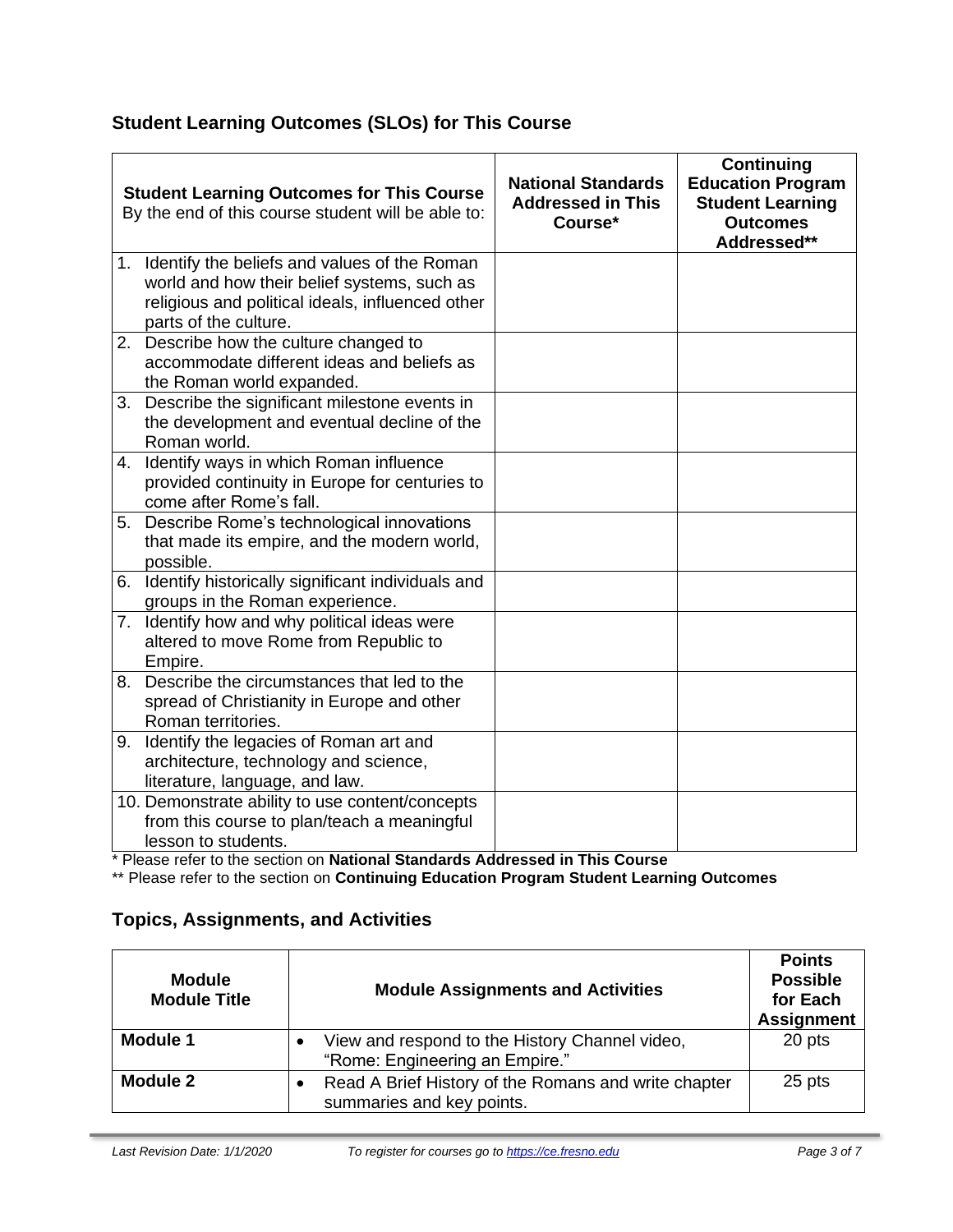| <b>Module</b><br><b>Module Title</b> | <b>Module Assignments and Activities</b>                                 | <b>Points</b><br><b>Possible</b><br>for Each<br><b>Assignment</b> |
|--------------------------------------|--------------------------------------------------------------------------|-------------------------------------------------------------------|
| Module 3                             | Essay on Roman influence on Western civilization.<br>$\bullet$           | 10 pts                                                            |
| <b>Module 4</b>                      | Essay on the mutual influences of Rome and<br>$\bullet$<br>Christianity. | 10 pts                                                            |
| Module 5                             | Two brief essays on selected topics.<br>$\bullet$                        | 10 pts                                                            |
| Module 6                             | Essay on comparisons between Rome and the U.S. as<br>superpowers         | 10 pts                                                            |
| <b>Module 7</b>                      | Develop and teach a lesson or submit two lesson<br>$\bullet$<br>plans    | 20 pts either<br>option                                           |
| Module 8                             | Internet source search<br>$\bullet$                                      | 10 pts                                                            |
| <b>Module 9</b>                      | Summary and application                                                  | 5 pts                                                             |
|                                      | <b>TOTAL POINTS</b>                                                      | 120 points                                                        |

# **Grading Policies, Rubrics, and Requirements for Assignments**

#### **Grading Policies**

- Assignments will be graded per criteria presented in the course rubrics.
- $A = 90-100\%$  and  $B = 80-89\%$ , (anything below 80% will not receive credit.)
- The discernment between an A or a B letter grade is at the discretion of the instructor based on the quality of work submitted (see course rubrics).
- Coursework falling below a B grade will be returned with further instructions.
- All assignments must be completed to receive a grade and are expected to reflect the quality that teacher-training institutions require of professional educators. If completed assignments do not meet this standard, students will be notified with further instructions from the instructor.

#### **Grading Rubrics**

| - סייכ<br>Grade | <b>Percent</b> | <b>Description</b> | <b>Rubric</b>                                                                                                                                                                                   |
|-----------------|----------------|--------------------|-------------------------------------------------------------------------------------------------------------------------------------------------------------------------------------------------|
| A               | 90-100%        | Excellent          | Meets all course / assignment requirements with<br>significant evidence of subject mastery and<br>demonstration of excellent graduate level<br>professional development scholarship.            |
| B               | 80-89%         | Very Good          | Adequately meets criteria for all course/assignment<br>requirements - demonstrates subject competency<br>with very good graduate level professional<br>development scholarship.                 |
| <b>NC</b>       | Below 80%      | Unacceptable       | Does not meet the minimum criteria for all<br>course/assignment requirements and demonstrated<br>little, if any, evidence of acceptable graduate level<br>professional development scholarship. |

#### **Writing Requirements**

• **Superior:** Writing is clear, succinct, and reflects graduate level expectations. Clearly addresses all parts of the writing task. Maintains a consistent point of view and organizational structure. Include relevant facts, details, and explanations.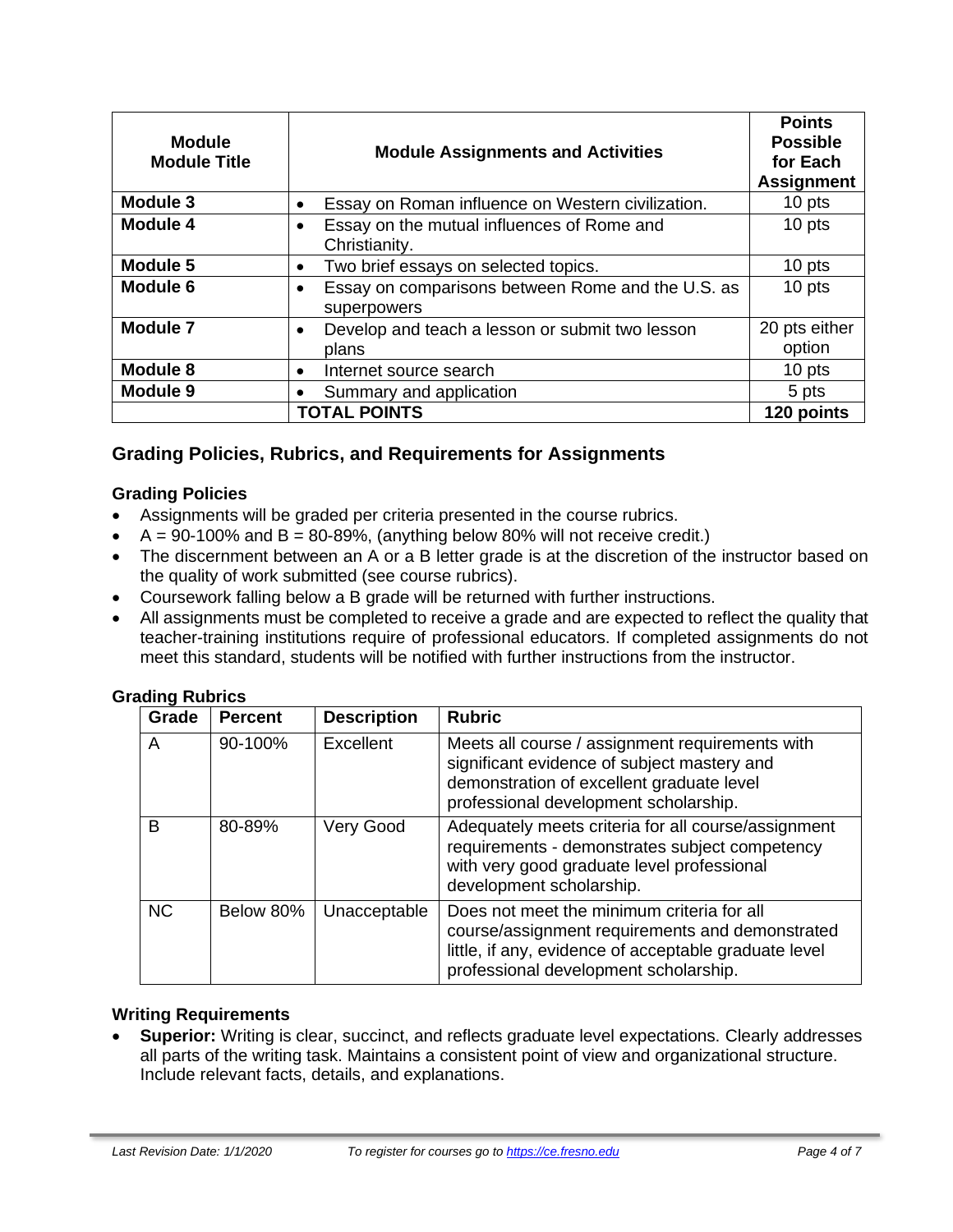- **Standard:** Writing is acceptable with very few mistakes in grammar and spelling. Addresses most parts of the writing task. Maintains a mostly consistent point of view and organizational structure. Include mostly relevant facts, details, and explanations.
- **Sub-standard:** Writing contains noticeable mistakes in grammar and spelling. Does not address all parts of the writing task. Lacks a consistent point of view and organization structure. May include marginally relevant facts, details, and explanations.

#### **Lesson Plan Requirements**

- **Superior:** Instructional goals and objectives clearly stated. Instructional strategies appropriate for learning outcome(s). Method for assessing student learning and evaluating instruction is clearly delineated and authentic. All materials necessary for student and teacher to complete lesson clearly listed.
- **Standard:** Instructional goals and objectives are stated but are not easy to understand. Some instructional strategies are appropriate for learning outcome(s). Method for assessing student learning and evaluating instruction is present. Most materials necessary for student and teacher to complete lesson are listed.
- **Sub-standard:** Instructional goals and objectives are not stated. Learners cannot tell what is expected of them. Instructional strategies are missing or strategies used are inappropriate. Method for assessing student learning and evaluating instruction is missing. Materials necessary for student and teacher to complete lesson are missing.

# **Instructor/Student Contact Information**

This course requires a minimum of three contacts between the student and the instructor. The first contact point occurs after the student enrolls in the course. The instructor contacts the student by phone to welcome them to the course and Fresno Pacific University. The instructor provides an overview of the course, material, assignments, and expectations for successful completion of the course. This initial interaction also establishes a foundation for future interactions (via email or phone). The second interaction should occur when the student is approximately half-way through the course. The instructor can field any assignment questions and learn what has been most beneficial to the student so far. The final conversation occurs at the end of the course. This interaction provides a final check that all assignments have been completed, final grade request has been submitted, and answer any final questions or concerns.

# **Coursework Hours**

Based on the Carnegie Unit standard, a unit of graduate credit measures academic credit based on the number of hours the student is engaged in learning. This includes all time spent on the course: reading the textbook, watching videos, listening to audio lessons, researching topics, writing papers, creating projects, developing lesson plans, posting to discussion boards, etc. Coursework offered for FPU Continuing Education graduate credit adheres to 45 hours per semester unit for the 900-level courses. Therefore, a student will spend approximately 135 hours on a typical 3-unit course.

# **Services for Students with Disabilities**

Students with disabilities are eligible for reasonable accommodations in their academic work in all classes. In order to receive assistance, the student with a disability must provide the Academic Support Center with documentation, which describes the specific disability. The documentation must be from a qualified professional in the area of the disability (i.e. psychologist, physician or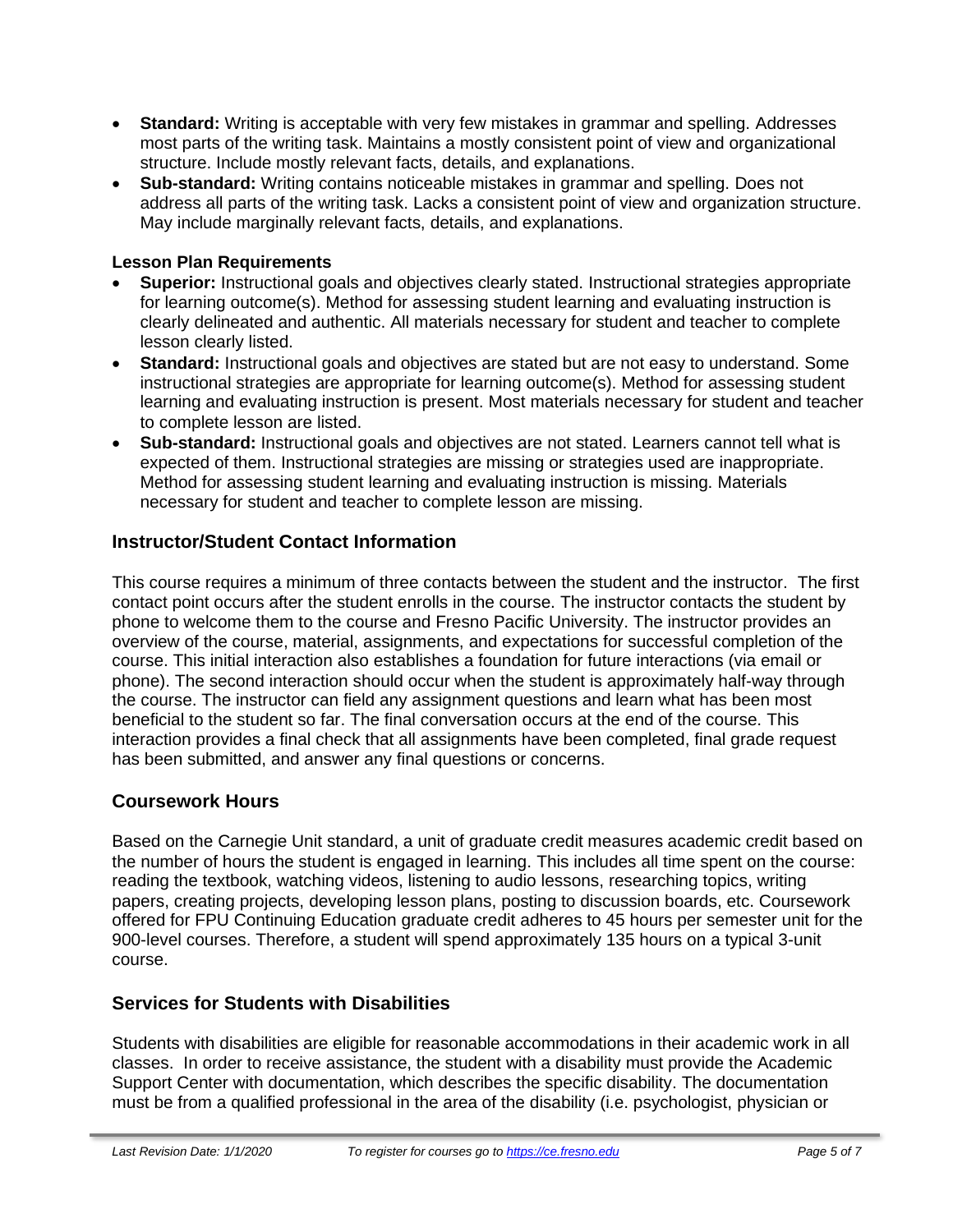educational diagnostician). Students with disabilities should contact the Academic Support Center to discuss academic and other needs as soon as they are diagnosed with a disability. Once documentation is on file, arrangements for reasonable accommodations can be made. For more information and for downloadable forms, please go to [https://www.fresno.edu/students/academic](https://www.fresno.edu/students/academic-support/services-students-disabilities)[support/services-students-disabilities.](https://www.fresno.edu/students/academic-support/services-students-disabilities)

# **Plagiarism and Academic Honesty**

All people participating in the educational process at Fresno Pacific University are expected to pursue honesty and integrity in all aspects of their academic work. Academic dishonesty, including plagiarism, will be handled per the procedures set forth in the Fresno Pacific University Catalogue <https://www.fresno.edu/students/registrars-office/academic-catalogs>

# **Technology Requirements**

To successfully complete the course requirements, course participants will need Internet access, can send and receive email, know how to manage simple files in a word processing program, and have a basic understanding of the Internet. Please remember that the instructor is not able to offer technical support. If you need technical support, please contact your Internet Service Provider.

# **Final Course Grade and Transcripts**

When all work for the course has been completed, students will need to logon to the Continuing Education website [\(https://ce.fresno.edu/my-account\)](https://ce.fresno.edu/my-account) and "Request Final Grade". Once the instructor receives the requests and submits the grade online, students may log back in to view their Final Grade Report or order transcripts online. Please allow at least two weeks for the final grade to be posted. For more information, see the Continuing Education Policies and Procedures at [https://ce.fresno.edu/ce-policies-and-procedures.](https://ce.fresno.edu/ce-policies-and-procedures)

# **University Policies and Procedures**

Students are responsible for becoming familiar with the information presented in the Academic Catalog and for knowing and observing all policies and procedures related to their participation in the university community. A summary of university policies may be found on the university website at [https://www.fresno.edu/students/registrars-office/academic-catalogs.](https://www.fresno.edu/students/registrars-office/academic-catalogs)

# **Fresno Pacific University Student Learning Outcomes**

**Student Learning Outcomes Oral Communication:** Students will *exhibit* clear, engaging, and confident oral communication – in both individual and group settings – and will critically *evaluate*  content and delivery components.

**Written Communication:** Students will *demonstrate* proficient written communication by *articulating* a clear focus, *synthesizing* arguments, and utilizing standard formats in order to *inform* and *persuade* others.

**Content Knowledge:** Students will *demonstrate* comprehension of content-specific knowledge and the ability to apply it in theoretical, personal, professional, or societal contexts.

**Reflection**: Students will *reflect* on their personal and professional growth and *provide evidence*  of how such reflection is utilized to manage personal and vocational improvement.